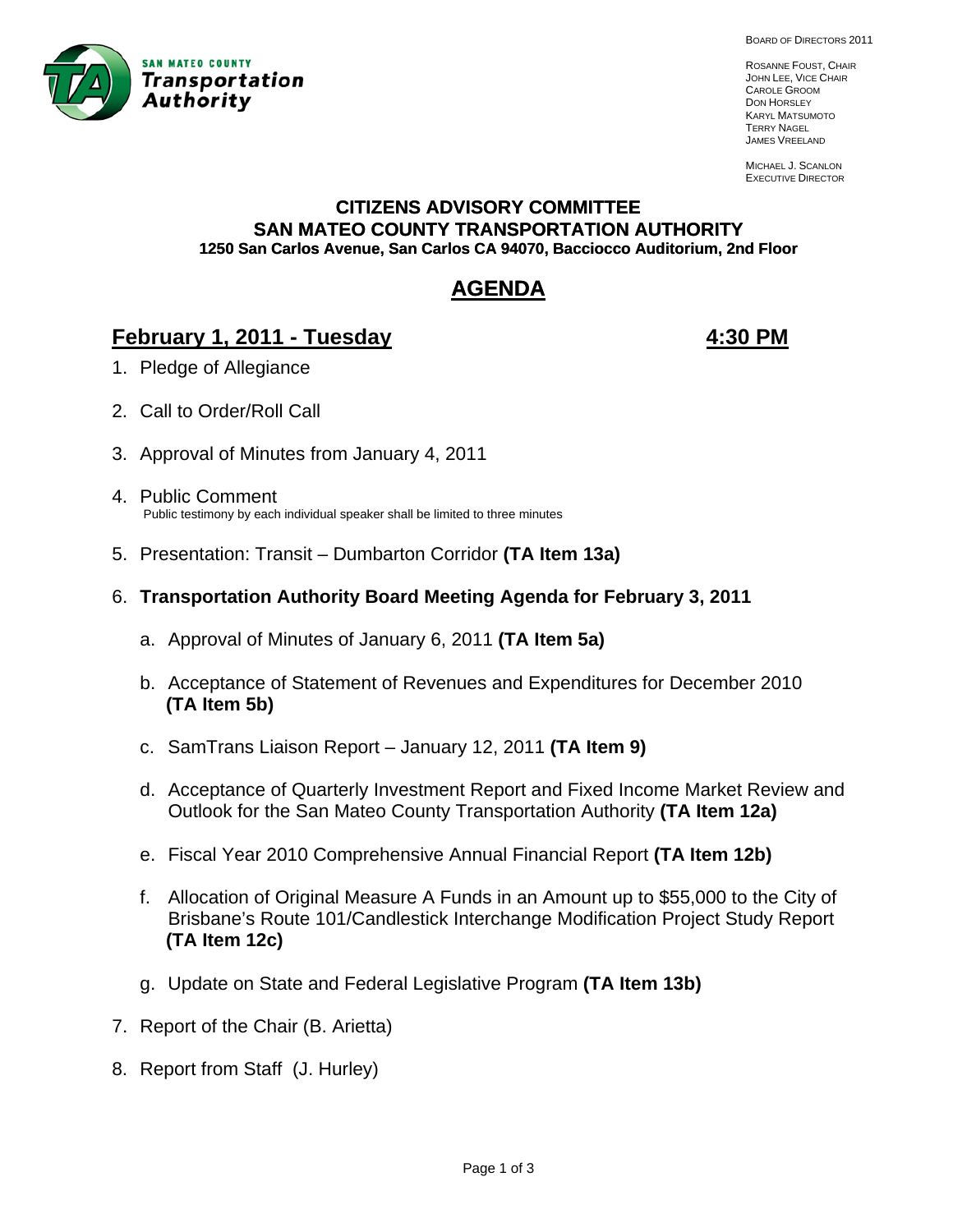- 9. Member Comments/Requests
- 10. Date, Time and Place of Next Meeting: Tuesday, March 1, 2011 at 4:30 p.m., San Mateo County Transit District Administrative Building, Bacciocco Auditorium, 2<sup>nd</sup> Floor, 1250 San Carlos Avenue, San Carlos, CA 94070
- 11. Adjournment

#### *All items on this agenda are subject to action*

CAC MEMBERS: Barbara Arietta (Chair) · Jim Bigelow · Pat Dixon · John Fox · Rich Hedges · Randall Hees · Elizabeth Lasensky · Austin Mader-Clark · Doris Maez · Daniel Mensing · Larry Shaine · April Vargas (Vice Chair) · James Whittemore · Paul Young · George Zimmerman

Members of the public are welcome to attend the teleconference location at 2405 Kalanianole Avenue, PH #11, Hilo, HI 96720: Rich Hedges, Tel: 808-935-9260.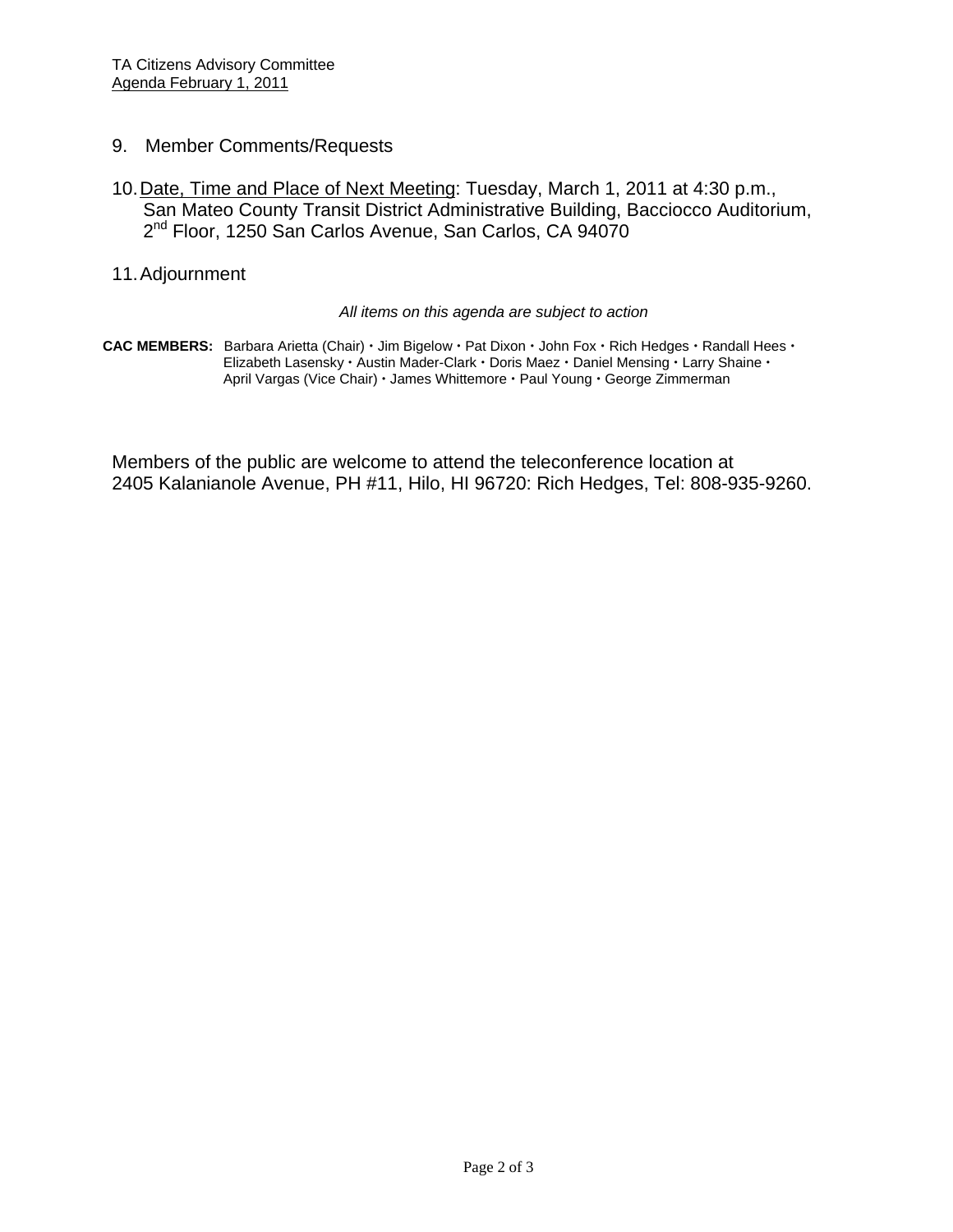# *INFORMATION TO THE PUBLIC*

If you have questions on the agenda, please contact the Assistant District Secretary at 650-508-6223. Assisted listening devices are available upon request. Agendas are available on the Transportation Authority Website at [www.smcta.com.](http://www.smcta.com/)

#### *Date and Time of Boards and Advisory Committee Meetings*

San Mateo County Transportation Authority (TA) Committees and Board: First Thursday of the month, 5 p.m. Transportation Authority Citizens Advisory Committee (CAC): Tuesday preceding first Thursday of the month, 4:30 p.m. Date, time and location of meetings may be changed as needed.

#### *Location of Meeting*

The San Mateo County Transit District Administrative Office is located at 1250 San Carlos Ave., San Carlos, which is one block west of the San Carlos Caltrain Station on El Camino Real, accessible by SamTrans bus Routes: 260, 295, 390, 391, KX.

#### *Public Comment*

If you wish to address the Citizens Advisory Committee, please fill out a speaker's card located on the agenda table. If you have anything that you wish distributed to the Citizens Advisory Committee and included for the official record, please hand it to the Assistant Authority Secretary, who will distribute the information to the Committee members and staff.

Members of the public may address the Citizens Advisory Committee on non-agendized items under the Public Comment item on the agenda. Public testimony by each individual speaker shall be limited to three minutes and items raised that require a response will be deferred for staff reply.

#### *Accessibility for Individuals with Disabilities*

Upon request, the TA will provide for written agenda materials in appropriate alternative formats, or disability-related modification or accommodation, including auxiliary aids or services, to enable individuals with disabilities to participate in public meetings. Please send a written request, including your name, mailing address, phone number and brief description of the requested materials and a preferred alternative format or auxiliary aid or service at least two days before the meeting. Requests should be mailed to Rosemary Lake at San Mateo County Transportation Authority, 1250 San Carlos Avenue, San Carlos, CA 94070-1306; or email to [cacsecretary@smcta.com](mailto:cacsecretary@smcta.com); or by phone at 650-508-6223, or TDD 650-508-6448.

#### *Availability of Public Records*

All public records relating to an open session item on this agenda, which are not exempt from disclosure pursuant to the California Public Records Act, that are distributed to a majority of the legislative body will be available for public inspection at 1250 San Carlos Avenue, San Carlos, CA 94070-1306, at the same time that the public records are distributed or made available to the legislative body.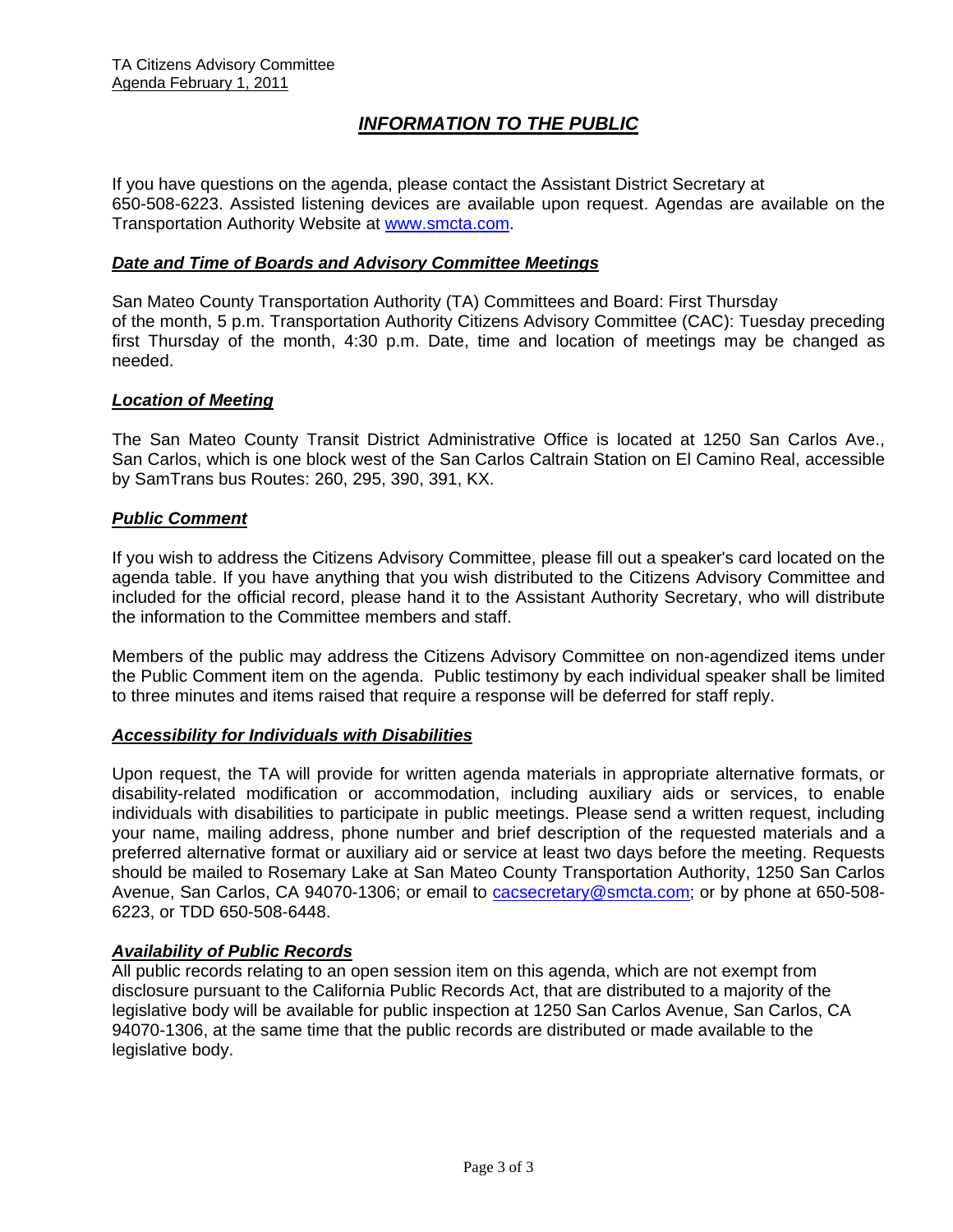## **CITIZENS ADVISORY COMMITTEE (CAC) SAN MATEO COUNTY TRANSPORTATION AUTHORITY (TA)**

1250 San Carlos Avenue, San Carlos CA 94070 Bacciocco Auditorium, 2<sup>nd</sup> Floor

# **MINUTES OF JANUARY 4, 2011**

**MEMBERS PRESENT:** B. Arietta, J. Bigelow, P. Dixon (Chair), J. Fox, R. Hedges, R. Hees, E. Lasensky, A. Mader-Clark, D. Maez , D. Mensing, L. Shaine, A. Vargas, J. Whittemore, P. Young

#### **MEMBERS ABSENT:** G. Zimmerman

**STAFF PRESENT:** M. Espinosa, J. Hurley, R. Lake, T. McIntyre, S. Murphy

Chair Pat Dixon called the meeting to order at 4:36 p.m. and led the Pledge of Allegiance.

#### **APPROVAL OF MINUTES**

Doris Maez said, on page 7 of 12, the word," know," should be replaced with the word, "known," and on page 11 of 12, the word, "automobiles," should be, "automobile."

John Fox and Elizabeth Lasensky arrived at 4:41 p.m.

#### **Approval of Minutes of December 2, 2010 – TA Item 3a**

Barbara Arietta asked about a date in the minutes. Director of TA Program Joe Hurley said any corrections of these minutes will be done by the TA Board.

Jim Whittemore asked if the Statement of Revenues and Expenditures for the period ending June 30, 2010 was available. Assistant District Secretary, Rosemary Lake will follow up.

Mr. Whittemore asked if the property at 85 Natoma was purchased for the downtown extension project. Mr. Hurley said two units of the ten-unit property have been acquired.

A motion (Hees/Arietta) to approve the minutes of November 30, 2010 with corrections was passed.

**Acceptance of Statement of Revenues and Expenditures for November 2010 – TA Item 3b**  Ms. Arietta asked why *Grant Proceeds* of \$351,309 or 63.7 percent were worse than staff projections. Ms. Lake will follow up with finance staff and report to the CAC.

Ms. Arietta asked about *Other Admin Expenses* that were 23.8 percent better than staff projections. She asked if staff positions were not being filled and if trips were cancelled. Mr. Hurley will follow up.

Ms. Arietta asked why the TA Administrative Expenses graph is included in the financial statement because most of the time expenses are well under staff projections. Mr. Hurley said the graph reflects when bills get paid and is used for tracking and trending expenses and is a legal requirement.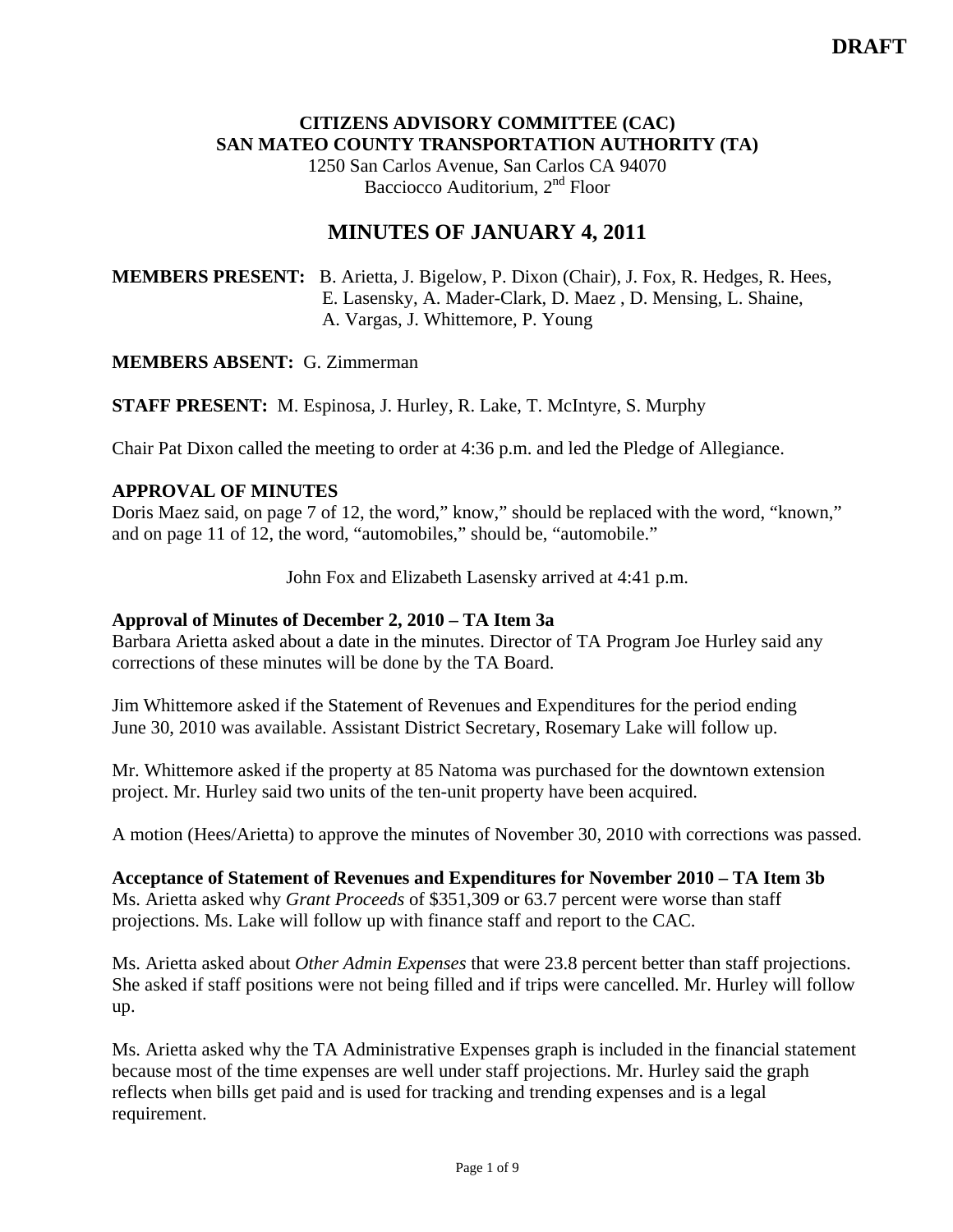### **PUBLIC COMMENT**

None

#### **Authorize Allocation of \$80,000 of Measure A Funds to the San Mateo County Transit District for the Regional Bicycle Sharing Demonstration Program – TA Item 10a**

Mr. Hurley said, at its November 30, 2010 meeting, the CAC supported the authorization to allocate \$80,000 of Measure A funds for the Regional Bicycle Sharing Demonstration Program. This item has been carried over to the January 6, 2011 TA Board agenda for approval.

# **PRESENTATION – REGIONAL BIKE SHARE PROGRAM LOCAL MATCH ALLOCATION REQUEST**

Manager, Planning and Research Marisa Espinosa provided additional details requested by TA Board members at its December 2 Board meeting.

- The Metropolitan Transportation Commission (MTC) Climate Initiative Project context is responding to policy mandates such as AB 32, which required reduction of Greenhouse Gas Emissions (GHG) to 1990 levels by 2020. SB 375 mandates aggressive response by MTC and the Association of Bay Area Governments to achieve those GHG reduction targets.
- The purpose of the Climate Initiative Program is to provide an opportunity for short-term investments to reduce transportation-related emissions and Vehicle Miles Traveled (VMT) as well as to evaluate and test those investments. In order to do this, the MTC has invested \$80 million in Federal funds for the program. They solicited project ideas in spring 2010 and requested a regional strategy to test bike sharing. The MTC decided to focus this strategy along the Caltrain corridor and the San Mateo County Transit District (District) was selected to advance under the Innovative Grants Category.
- Bike sharing works by renting, riding and returning a bike and offers the opportunity to use smart-card technology to check out a bike. There would be a hub station at the Redwood City Caltrain Station and pods located at various activity centers throughout Redwood City.
- Bike sharing provides options to supplement transit services, provides a needed first- and lastmile connection to transit, expands areas served by bus and train to reduce VMT, is identified as an innovative wayside enhancement in Caltrain's adopted Bicycle Access and Parking Plan, and makes commuting more flexible.
- Local sites with regional impact will include San Francisco with 500 bikes, San Mateo County with 100 bikes and Santa Clara County with 400 bikes.
- Major project elements to consider include facilities and maintenance, administration and operations, marketing and outreach, legal and risk management issues and evaluation. Regarding risk management, the TA would be appropriately protected by a number of memoranda with the different project partners and funding agencies in order to ensure that risk is mitigated for the District.
- The MTC is providing 62 percent or \$4.2 million funding and Bay Area Air Quality Management District is providing 20 percent or \$1,400,000. The TA's allocation would be about 1 percent of the project budget for local match.
- Direct project costs over three years include program development and implementation, and indirect costs include staffing, auditing, integration with MTC's 511 system, evaluation and contingency.
- The project costs' program categories come to an overhead amount of about 13.7 percent or less than the total amount of match of all the local partners. It is a good opportunity to leverage funds from other sources for this specific purpose. The program components are mostly focused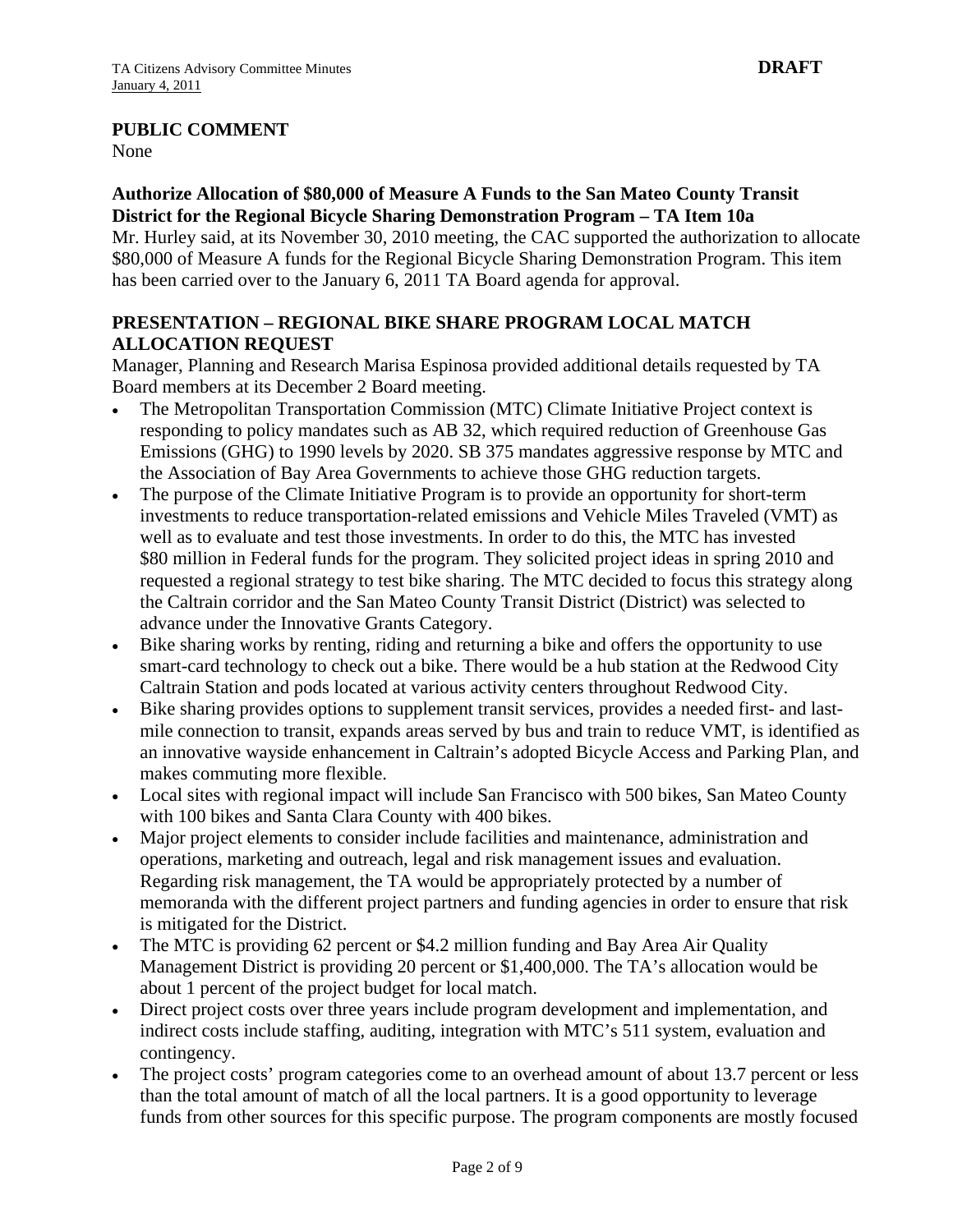on direct costs such as purchasing of bicycles and facilities and the technology to run, operate and maintain the program for a cost-effective and successful demonstration project.

Ms. Maez said this isn't a very good bang for the buck. She said project costs of about \$3.8 million out of \$4.2 million for project development are the biggest piece of the project. She asked if the demonstration project could be transferred to a more permanent project. Ms. Maez said the program staff report indicates this is a three-year project, which commences in February 2011 and finishes February 2013.

Ms. Espinosa said program development project costs include the purchase of bicycles, infrastructure, facilities, maintenance and operations in Redwood City and is not focused on preplanning work, but rather on direct project costs. She said if the TA Board approves the allocation for the program at its January Board meeting, the project would be developed over a period of two years and the third year would include project evaluation.

Ms. Maez asked if the project would be functioning before evaluation begins. Ms. Espinosa replied yes and said the evaluation period would examine how the project is succeeding and how to improve the project.

Larry Shaine asked if bikes could be rented on weekends for personal reasons. Ms. Espinosa said bikes can be rented on all weekdays and on weekends. She said the purpose of the program is for short-term discretionary use for a couple of hours but could be priced for longer periods, which will be worked out in program development.

Mr. Shaine asked what groups will be targeted for use. Ms. Espinosa said the program is targeting commuters for the first and last mile connection to transit and to reduce the number of discretionary vehicle trips that could be done by bicycle.

Mr. Shaine asked if a bike could be rented for seven days and kept in his garage. Ms. Espinosa said potentially, but the idea is to return the bike to either a hub or pod station and that would initiate the closure of the rental time.

Ms. Arietta asked about questions and concerns TA Board members expressed about the program at their December 2 Board meeting including security concerns. Ms. Espinosa said security is part of program development. The type of bike to be purchased is built to resist vandalism and theft. Bikes will have a Global Positioning System and a radio frequency chip embedded to assist with location and retrieval if stolen.

Ms. Arietta asked if staff had talked with Genentech about their bike rental program. Ms. Espinosa said this will be part of program marketing and outreach and said Genentech's program is very limited in scale. The project program is very large and will involve San Mateo, San Francisco and Santa Clara counties. She said the Santa Clara County Valley Transportation Authority (VTA) has been exploring this idea for about a year and there are a number of business partners including members of the Silicon Valley Leadership Group who have been great conduits connecting the District to different business partners who might be interested in having a similar program.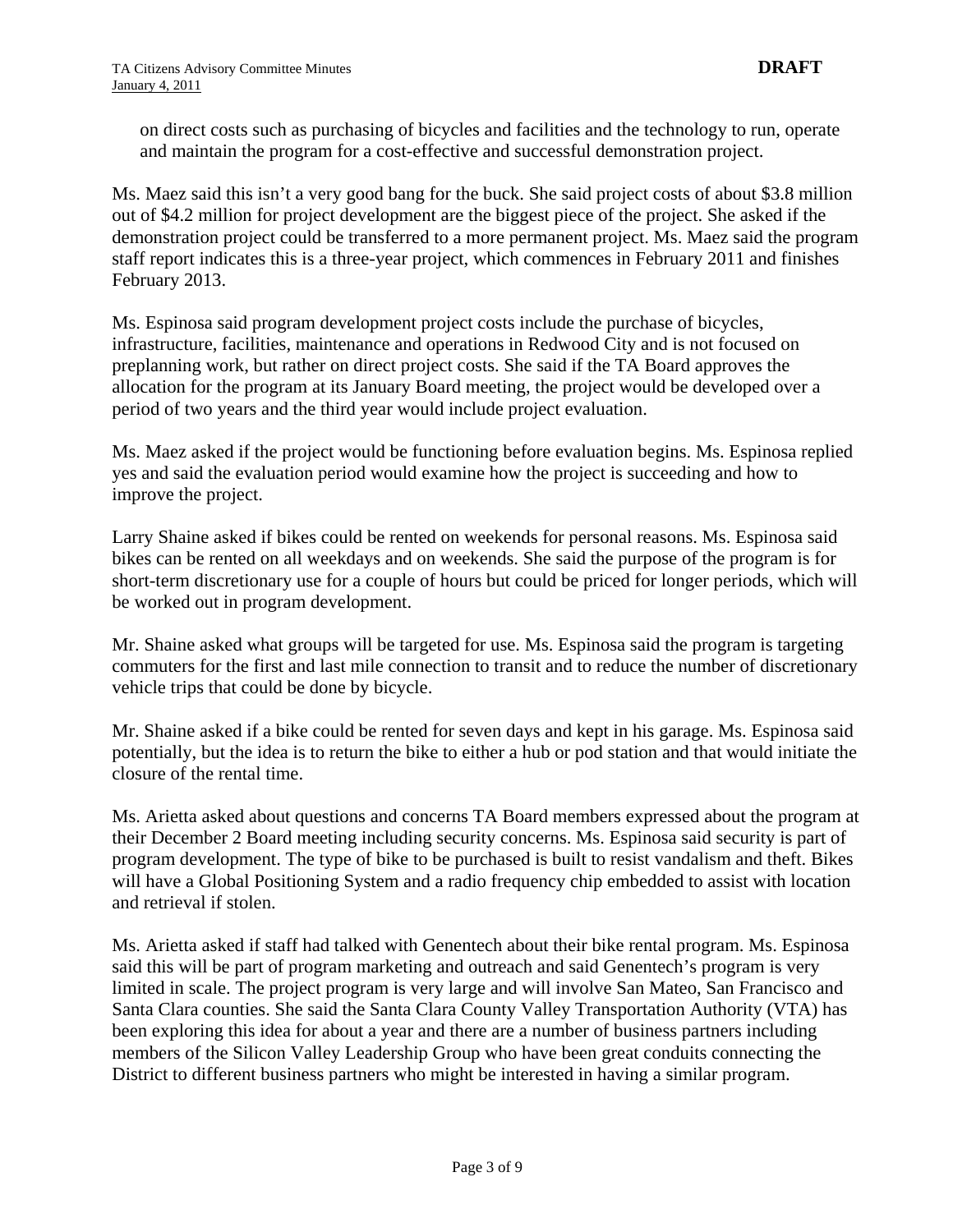Ms. Espinosa spoke to concerns a public member voiced at the November 30 TA CAC meeting about good infrastructure where pods are placed. Ms. Espinosa said Redwood City is a prime location for this because it has a good amount of existing bike lanes and other facilities to support this type of use. A second concern related to monies for other traditional bike programs. Ms. Espinosa said this funding is coming from an Innovative Grants Category from MTC, which wouldn't be used for another purpose.

Ms. Arietta asked about safety and maintenance concerns with European programs. Ms. Espinosa said they are first-generation programs and this is a third-generation bike share program, which will provide opportunities to review best practices and lessons learned.

Jim Bigelow said an original Measure A program purchased 400 bright blue metallic bikes for a program that lasted for a number of years. It required the rider sign a contract to use the bike at least three days a week to commute to work, go out to lunch, etc. He asked what would happen if bikers in San Francisco left their bikes in San Francisco and arrived on the Peninsula to find a lack of bikes for rental and asked if staff had talked with the San Francisco Bike Coalition (SFBC). Ms. Espinosa said staff has heard from the SFBC but their emphasis has been on increasing Caltrain's onboard bike program. The Silicon Valley Bike Coalition has been supportive of testing other types of improvements including bike sharing programs. She said the program is offering options and choices to people so they don't have to bring their bike onboard and to non-traditional cyclists. Pods located near worksites will provide a great incentive to use a bike sharing program instead of getting into a car.

John Fox asked about how many pods are anticipated in pilot development and if pod locations were selected. Ms. Espinosa said the number of pods will be determined in program development and pod locations already selected include Kaiser Permanente Hospital, Redwood City has offered the city hall and the County of San Mateo is offering space and targeted marketing to their work force for their alternative commute program to utilize this project.

Mr. Fox said the choice of pod location will be critical for a demonstration project. He said if commuters are traveling to Redwood City and planning to do the last mile or run errands by bike, they will want to know that a bike will be available with a pre-reserve or pre-pay process. He said he cycles to CAC meetings and the needs for bike parking at Caltrain stations are not well served. He said even lower tech means of providing bike parking at Caltrain stations and in Palo Alto should not be neglected for going for more expensive programs that can attract innovative funding.

Elizabeth Lasensky said there needs to be bike racks to secure bikes at pods and at other destinations besides Caltrain stations because there are not enough. Ms. Espinosa said this would be part of the selection of pod locations to make sure there is supportive infrastructure.

Randy Hees asked if San Mateo, Santa Clara and San Francisco counties would individually run the projects in their counties or would it be run as a single program by one agency. Ms. Espinosa said the idea is for a seamless regional program with the same vendor structure for all three counties but within the local areas, it would be run by local agencies. In San Mateo County, it would be a partnership of SamTrans, the County of San Mateo and the City of Redwood City, which would coordinate with Caltrain and other partners and businesses. The VTA would be the lead in Santa Clara County and the San Francisco Municipal Transportation Authority in San Francisco.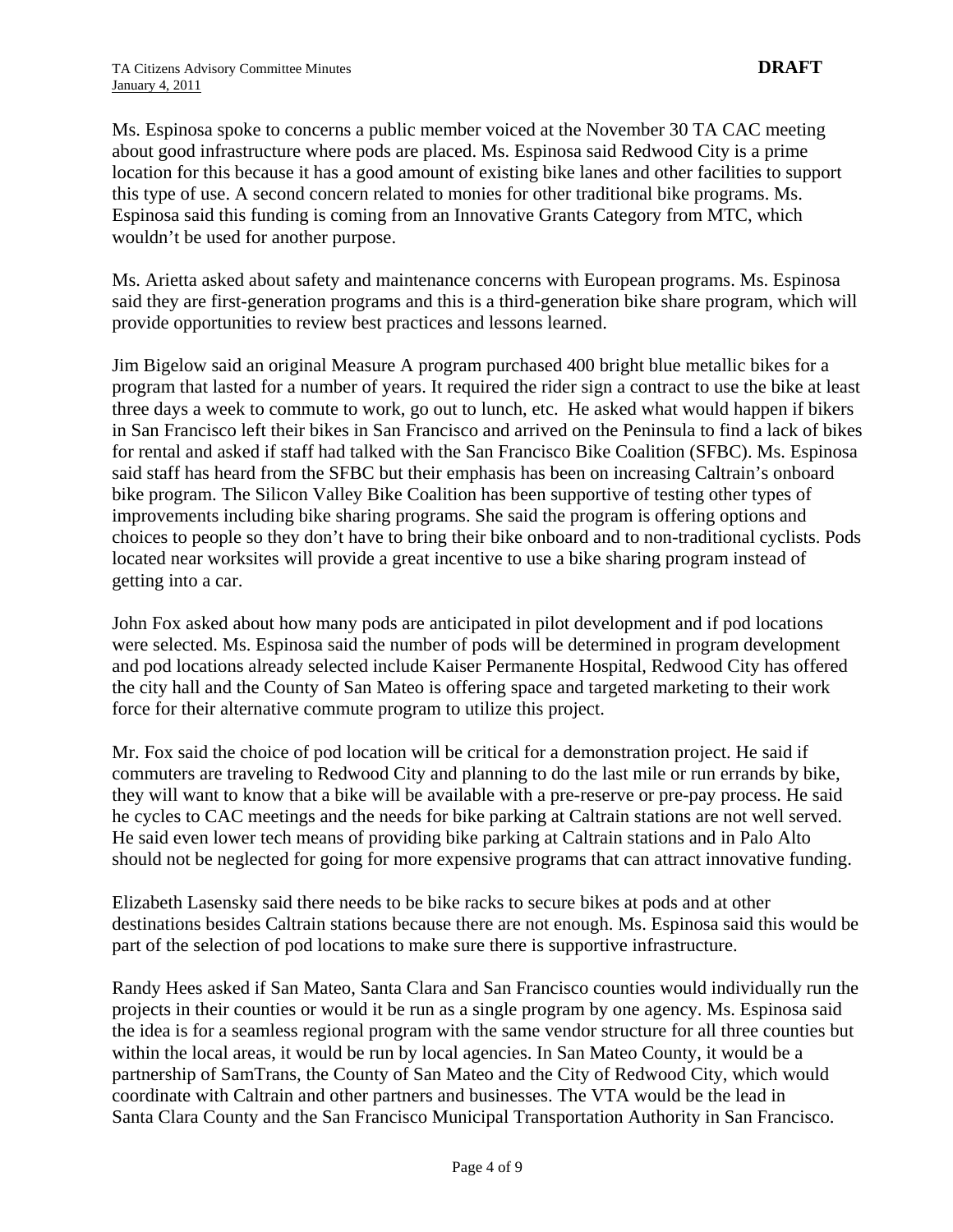Austin Mader-Clark said people need to know if a bike is available through something like a mobile application or use of their Clipper card for information. Ms. Espinosa said integrating Clipper will be reviewed.

Ms. Maez asked if someone could keep a bike overnight if they rented a bike in the morning to ride to a Caltrain station, rode from Caltrain to work and rode home after work. Ms. Espinosa said they could potentially keep a bike overnight but they would be charged for the entire time and it may not be cost effective.

Ms. Maez asked, after approval of the allocation, how soon bikes would be available for rental at stations because no infrastructure exists now. Ms. Espinosa said the target date is about 12-18 months after allocation of funds.

Ms. Maez asked if this means there would be six months of operation before any evaluation. Ms. Espinosa said six months to a year but the evaluation component would be concurrent. The evaluation is not necessarily to test success or failure but how well it is working, what are lessons learned, and how it can be scalable to determine how effective the strategy has been based on the parameters of the grant.

Paul Young asked if staff talked with Oracle and if a pod will be located near the company. Ms. Espinosa said Oracle is a little bit outside of the area typically being looked at but potentially could be a partner.

Mr. Young said Barcelona, Spain has a good bike share system, the climate is very warm, the city has a dense population and has wide streets and sidewalks, which probably defines the success of their program. He feels the program may not be as successful here. He asked about cost per bike. Ms. Espinosa said it doesn't make sense to break it down in a per bike cost because it is a brand new project with a need to purchase and develop new infrastructure and develop an operation startup. Redwood City was selected because it has some of the more medium density and dispersed land uses.

Dan Mensing asked if every Caltrain station will be a hub station. Ms. Espinosa said stations slated for hubs are Redwood City, Mountain View, Palo Alto, San Jose Diridon, and San Francisco Fourth and King. Pods will be located within the cities at various activity centers for rental or return.

Mr. Mensing asked about the feasibility of having bike lockers at every Caltrain station. Ms. Espinosa said there are bike lockers at all selected hub stations.

Mr. Whittemore said the TA is being asked to put up about 1 percent of total project costs for a twoto three-year trial. He asked if all funding partners are coughing up their money at the same time. Ms. Espinosa replied yes.

Mr. Whittemore asked about expected rental recovery. Ms. Espinosa said since this is a grant program, the focus is not necessarily on cost recovery and this will be examined during the trial period.

Mr. Whittemore asked if any consideration has been given to not charging for bikes. Ms. Espinosa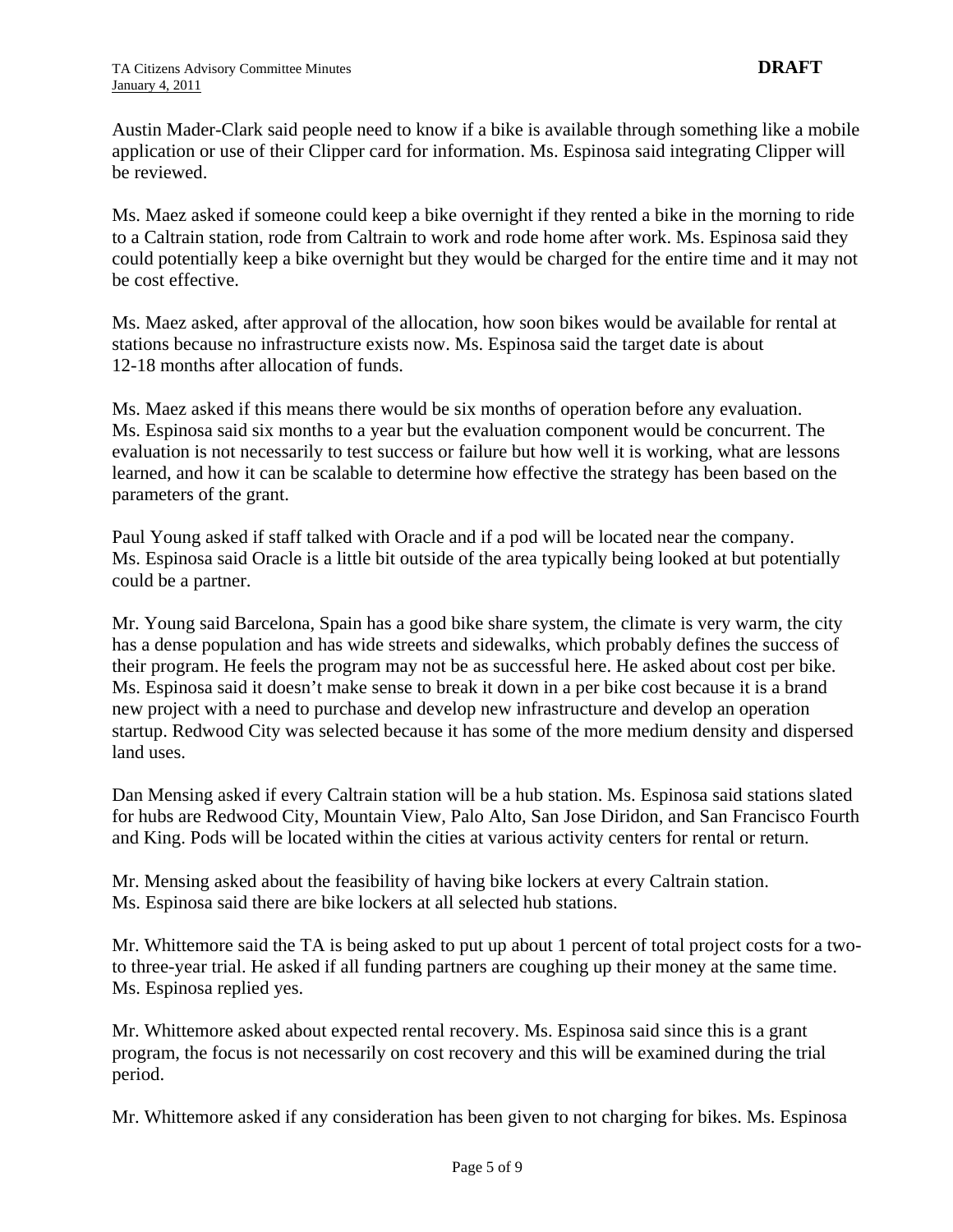said this could be explored as part of a program that uses advertising to support the sustainability of a project.

Mr. Whittemore said the program could be up and running faster without building any infrastructure or use of money or Clipper cards. He asked what the real point of the program is and asked about the number of bikes in the pilot. Ms. Espinosa said there will be 100 bikes in Redwood City.

Mr. Whittemore asked about estimated greenhouse gas reduction if bikes were used two-thirds of the time. Ms. Espinosa said she would follow up with this information.

Mr. Whittemore commented on the cost of the program and greenhouse gas reduction and asked about just dumping thousands of bikes for free use at a fraction of the cost.

Chair Dixon asked if questionnaires have been sent for feedback on use of the program. Ms. Espinosa said research studies and direct surveys have been completed with business partners in Santa Clara County.

Ms. Mader-Clark said it sounds great to just dump bikes for use but said it is human nature to devalue the bikes and they would not be returned and end up in landfill.

A motion (Arietta/Whittemore) to approve the allocation for the bicycle sharing program was passed, which confirms approval of the same motion at the November 30, 2010 meeting.

# **ITEMS FOR REVIEW – JANUARY 6, 2011 TA BOARD AGENDA**

There was no discussion on the following item:

1. SamTrans Liaison Report – December 8, 2010 – TA Item 7

#### **Adoption of the 2011 State and Federal Legislative Program – TA Item 11a**

Government Affairs Manager Seamus Murphy said the TA annually adopts a legislative program that allows staff the flexibility to respond swiftly and effectively to issues staff anticipates may come up over the calendar year at the State and Federal level.

The State Legislative Program is organized around four primary issues:

- 1. State Budget and Transportation Funding
- 2. Transportation Program Structure and Project Delivery
- 3. Climate Change and Air Quality Regulation
- 4. Peninsula Rail Program

The Federal Legislative Program is organized around five primary issues:

- 1. Surface Transportation Authorization
- 2. Fiscal Year 2012 Appropriations
- 3. Climate Change
- 4. High-speed Intercity Passenger Rail
- 5. Transit Safety and Security

Mr. Hees said he didn't see any reference to transit-oriented development (TOD). Mr. Murphy said this is in SB 375 implementations under the climate change and air quality regulations. At the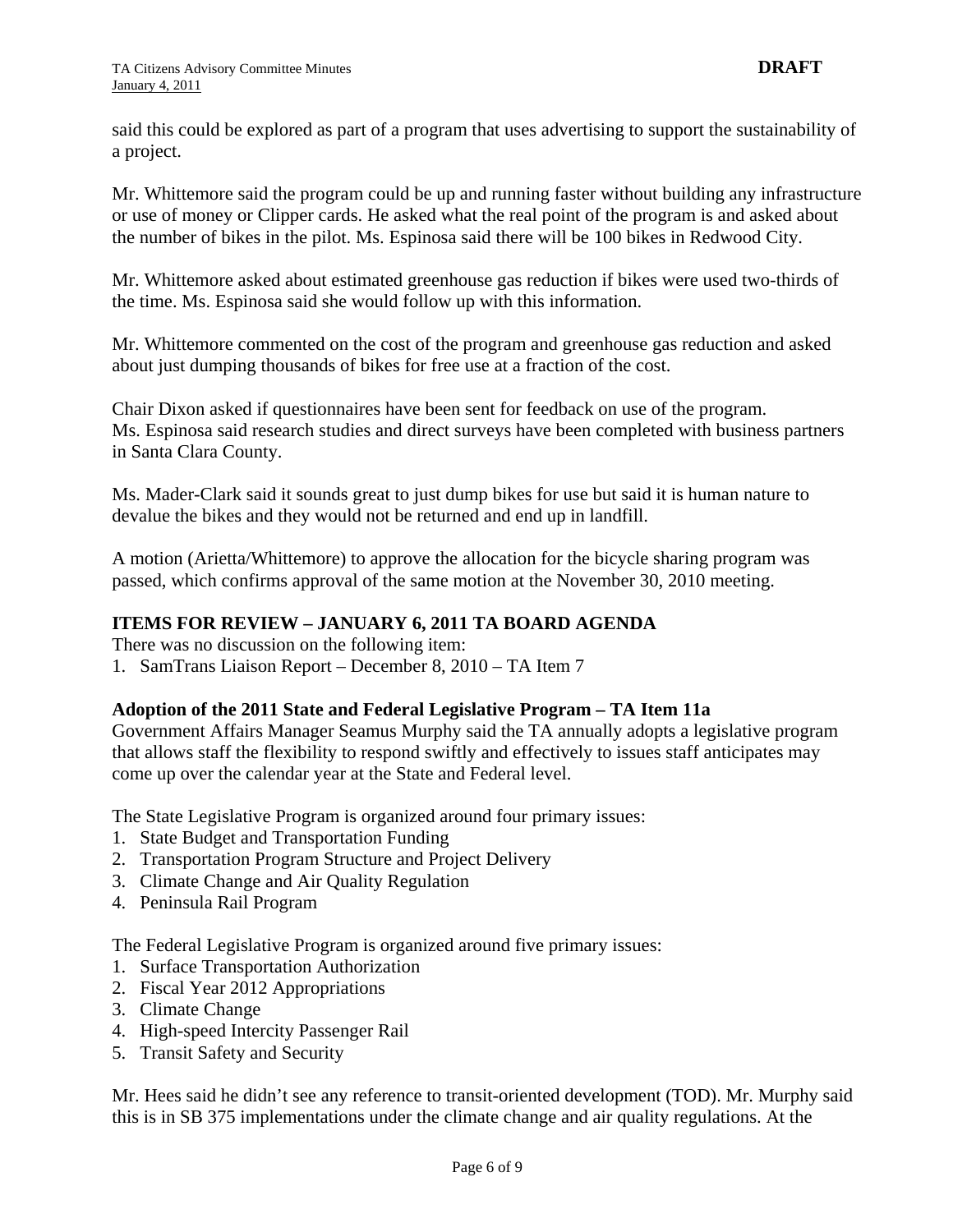Federal level, climate change regulations have included a significant amount of investment from cap and trade revenues into smart growth and in coordination between transportation and land use planning that would benefit efforts to add more TOD.

Mr. Hees asked if the Joint Powers Board (JPB) and the District have similar programs. Mr. Murphy said it is intentionally one program to make sure everyone is acting on behalf of all of the agencies in a consistent manner. If there are specific issues with a specific agency, the issue would be addressed with that Board.

Mr. Shaine asked for clarification on Propositions 22 and 26. Mr. Murphy said Proposition 22 guarantees that whatever exists in terms of sales tax on diesel fuel or gasoline will be divided in certain ways and used for certain programs at the State level. Proposition 26 with its requirement for 2/3 approval asks the question whether those revenues even exist at all.

A motion (Hees/Arietta) to support approval of the State and Federal legislative programs with compliments for the excellent write-up was passed.

### **Update on State and Federal Legislative Program – TA Item 11b**

Mr. Murphy reported:

#### State

- The governor's budget will be announced on January 10 and staff will be looking to see how the administration proposes to allocate the diesel fuel sales tax revenues from the gas tax swap.
- AB 32 California Air Resources Board-approved proposed cap and trade regulation is a big portion of AB 32 going forward. Ten percent of the revenues will go towards funding emissionreducing projects including transportation and land use projects consistent with SB 375 emissions reduction targets, which is good news for the Grand Boulevard Initiative efforts.

#### Federal

- The president signed a bill that included both the full pre-tax transit commuter benefits and the alternative fuel tax credits.
- The SAFETEA-LU and 2010 Appropriations were both extended through March 4. Staff doesn't expect any discretionary grant programs to proceed until Congress authorizes and appropriates funding for the remainder of Fiscal Year 2011.
- The Republican majority is proposing new rules. Currently all funds collected through the gas tax and deposited in the Highway Trust Fund (HTF) are required to be spent on transportation projects. Prior to the establishment of this rule, it was common practice for Congress to reduce HTF spending in order to increase spending on other government programs. The result was an accumulation of unallocated gas tax funds in the HTF that were never spent on transportation programs. By not allocating the full level of gas tax collected from consumers, Republicans would, in effect, be cutting transportation spending and give the appearance of a budget deficit reduction.

# **REPORT OF THE CHAIR – PAT DIXON**

A nominating committee of Chair Dixon, Mr. Bigelow and Mr. Hees received two requests for nominations: Ms. Arietta for chair and April Vargas for vice chair. Nominations were requested from the floor.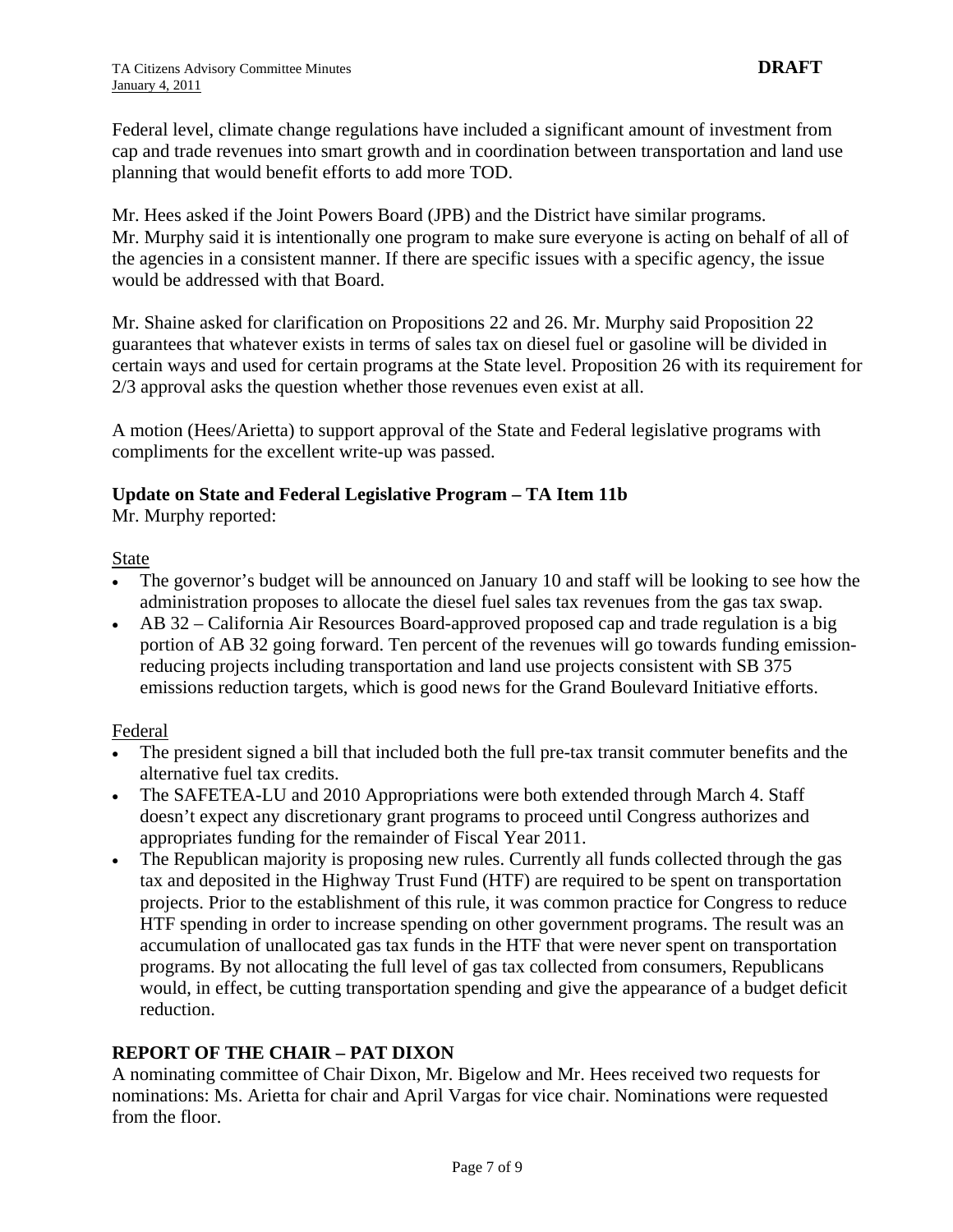A motion (Shaine/Hedges) to close nominations was approved.

A motion (Hedges/Maez) to elect Ms. Arietta for chair and Ms. Vargas for vice chair was approved.

A motion (Hees/Bigelow) to thank Chair Dixon for her three years of service as chair was approved.

Ms. Dixon thanked everyone.

#### **REPORT FROM STAFF – JOE HURLEY**

- Extended his appreciation to Chair Dixon on her amazing ability to be in multiple places at one time and said she is a pleasure to work with. He looks forward to working with Ms. Arietta and Ms. Vargas.
- The governor has suspended all funding for Caltrans oversight work associated with project initiation documents. Project initiation documents are the first documents completed and require Caltrans approval. There are a number of TA projects that will be affected by this action. The TA is working with staff to minimize any impacts and navigate around the situation. There is a \$2.5 million pilot program for reimbursement, which means if the TA wanted Caltrans to provide oversight, the TA would pay Caltrans to do that. It is currently considered Caltrans' contribution to the project.
- Proposition 1B was approved several years ago and the TA has used this funding to leverage some highway projects. The balance of the bonds has been sold and projects are being prioritized to see which projects receive bond funding. Early indications are that the TA is positioned well to secure money for the Marsh Road to Embarcadero Road Auxiliary Lane Project. This will be determined at the January 18 and 19 California Transportation Commission (CTC) meeting. If the CTC allocates money for the project, the project would be advertised in February, have bid openings in mid-March, award of contract mid-April and begin construction in mid-May.

Mr. Shaine asked if this bond sale was involved with the San Bruno Grade Separation Project. Mr. Hurley said bonds for that project have been sold and the revenue allocated. The funding for the 101 Auxiliary Lane Project comes out of the Congestion Management Infrastructure Account Proposition 1B bond sales.

Mr. Mensing asked which governor organized the new rules for Caltrans. Mr. Hurley said Governor Schwarzenegger.

#### **COMMITTEE COMMENTS**

Mr. Whittemore said he is seeing more bicyclists riding bikes on Caltrain's platforms.

Chair Dixon suggested Mr. Whittemore report this at the January 6 JPB meeting.

Manager, Community Relations Todd McIntyre said he is the staff liaison to the Caltrain Bicycle Advisory Committee (BAC) and said bike comments can be submitted to [bac@caltrain.com](mailto:bac@caltrain.com). He said Mr. Whittemore could share his comment at the January 20 BAC meeting.

Mr. Whittemore asked how on-time statistics are calculated. Mr. McIntyre said a train is on time if